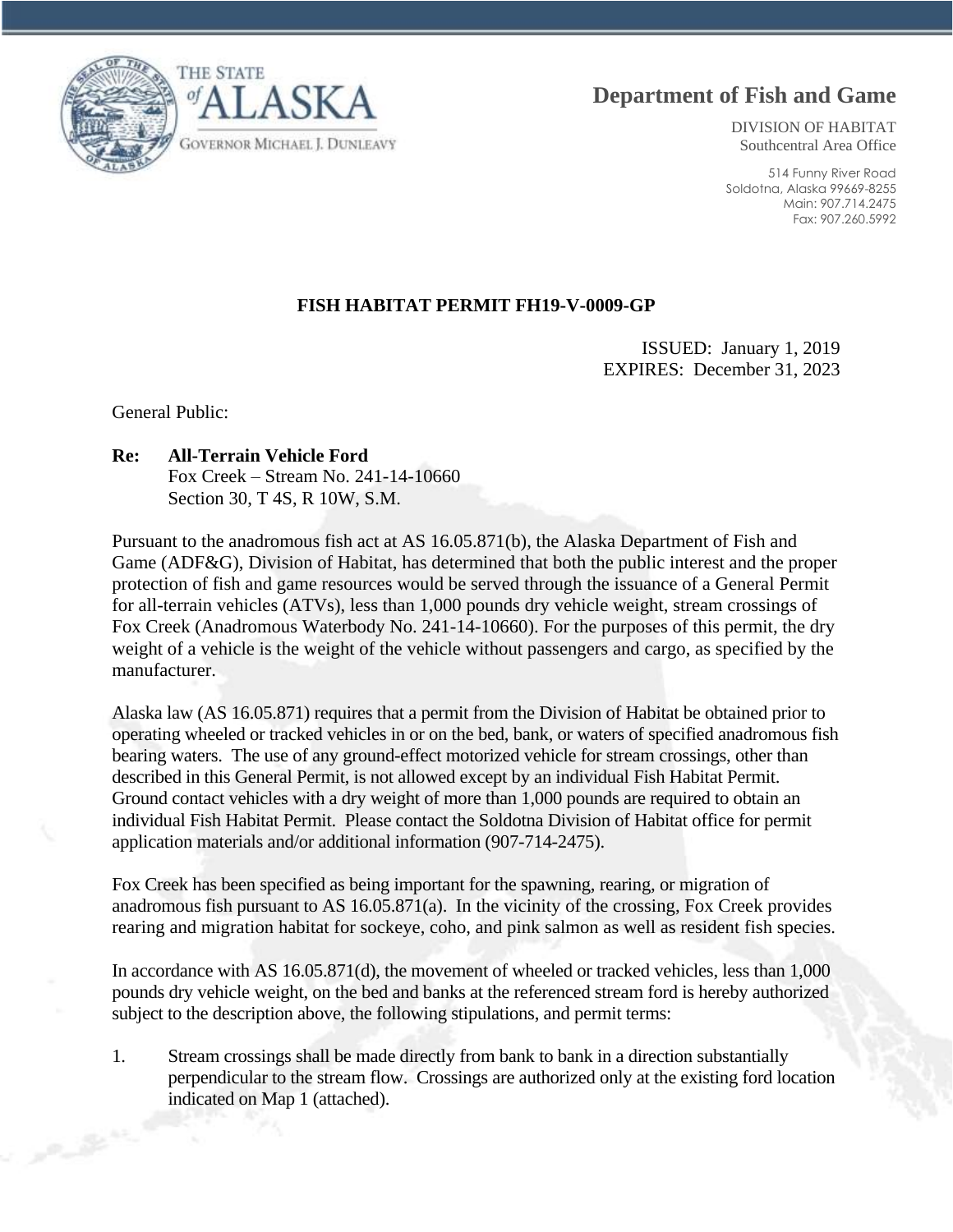- 2. Stream banks, streambeds, or the existing ford shall not be modified, expanded, repaired, or otherwise changed without the prior written approval of ADF&G, Division of Habitat.
- 3. There shall be no removal or disturbance of vegetation or vegetated stream banks; no vehicles shall be operated on the vegetated stream banks or in a manner or location that induces erosion or sedimentation of Fox Creek.

## **Permit Terms**

The vehicle owner and operator (permittee), or the legal guardian of minor dependents, is responsible for the actions of contractors, agents, or other persons who participate in the approved activity. For any activity that significantly deviates from the approved plan, you shall notify the Division of Habitat and obtain written approval in the form of a permit amendment before beginning the activity. Any action taken by the permittee or agent of the permittee which increases the project's overall scope or that negates, alters, or minimizes the intent or effectiveness of any stipulation contained in this permit will be deemed a significant deviation from the approved plan. The final determination as to the significance of any deviation and the need for a permit amendment is the responsibility of the Division of Habitat. Therefore, it is recommended you consult the Division of Habitat immediately when a deviation from the approved plan is being considered.

This letter constitutes a permit issued under the authority of AS 16.05.871. Please be advised that this determination applies only to activities regulated by the Division of Habitat; other agencies also may have jurisdiction under their respective authorities. This determination does not relieve you of your responsibility to secure other permits from state, federal, or local agencies. You are still required to comply with all other applicable laws.

In addition to the penalties provided by law, this permit may be terminated or revoked for failure to comply with its provisions or failure to comply with applicable statutes and regulations. You shall mitigate any adverse effect upon fish or wildlife, their habitats, or any restriction or interference with public use that the commissioner determines was a direct result of your failure to comply with this permit or any applicable law.

You shall indemnify, save harmless, and defend the department, its agents, and its employees from any and all claims, actions or liabilities for injuries or damages sustained by any person or property arising directly or indirectly from permitted activities or your performance under this permit. However, this provision has no effect if, and only if, the sole proximate cause of the injury is the department's negligence.

You may appeal this permit decision relating to AS 16.05.871 in accordance with the provisions of AS 44.62.330-630.

Sincerely,

Doug Vincent-Lang Acting Commissioner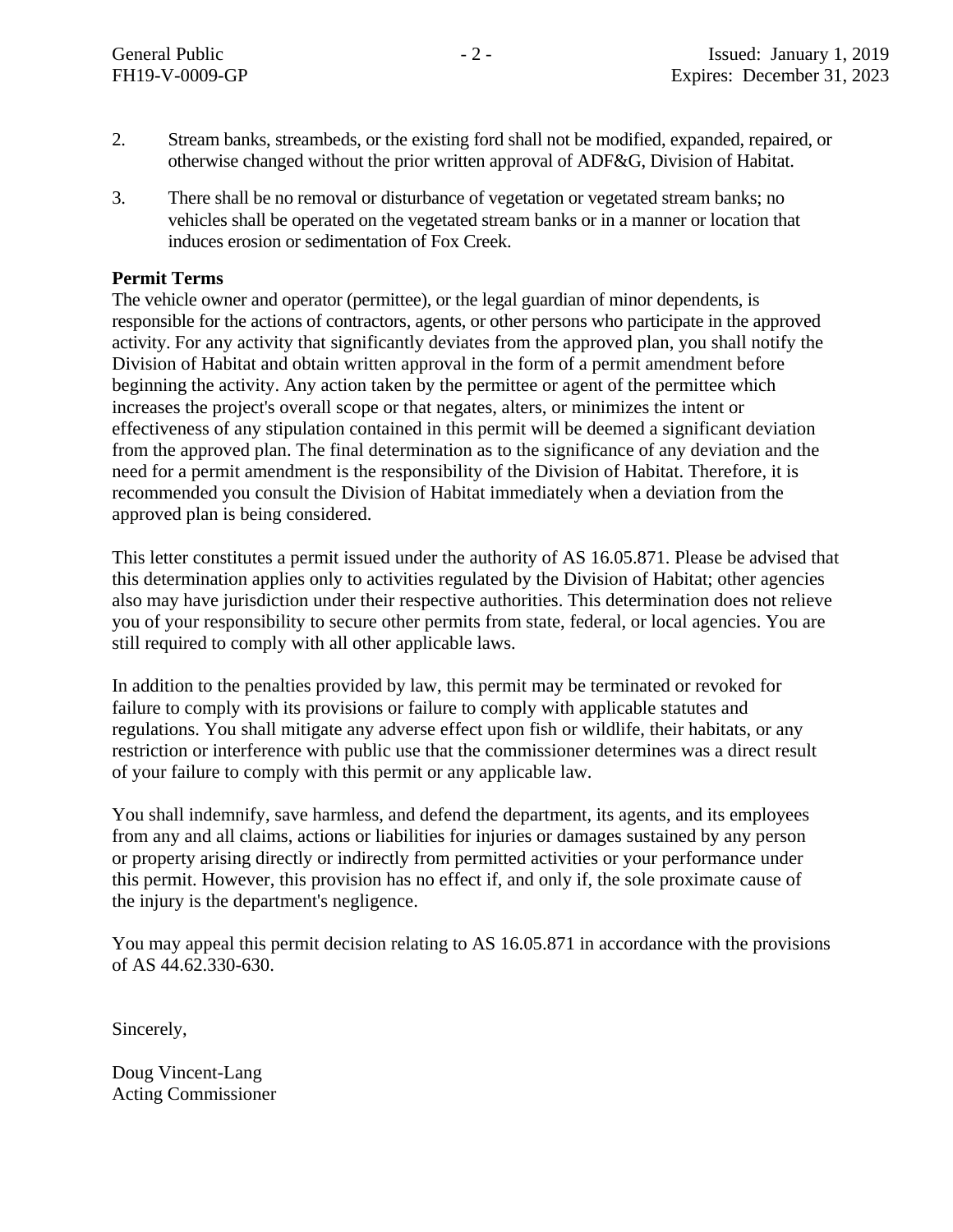Brian Blossom

By: Brian Blossom Kenai Peninsula Area Manager ADF&G, Habitat Division

Enclosure: Map

cc: KRC File

By email only:

AWT Homer ADF&G Homer COE-KFO